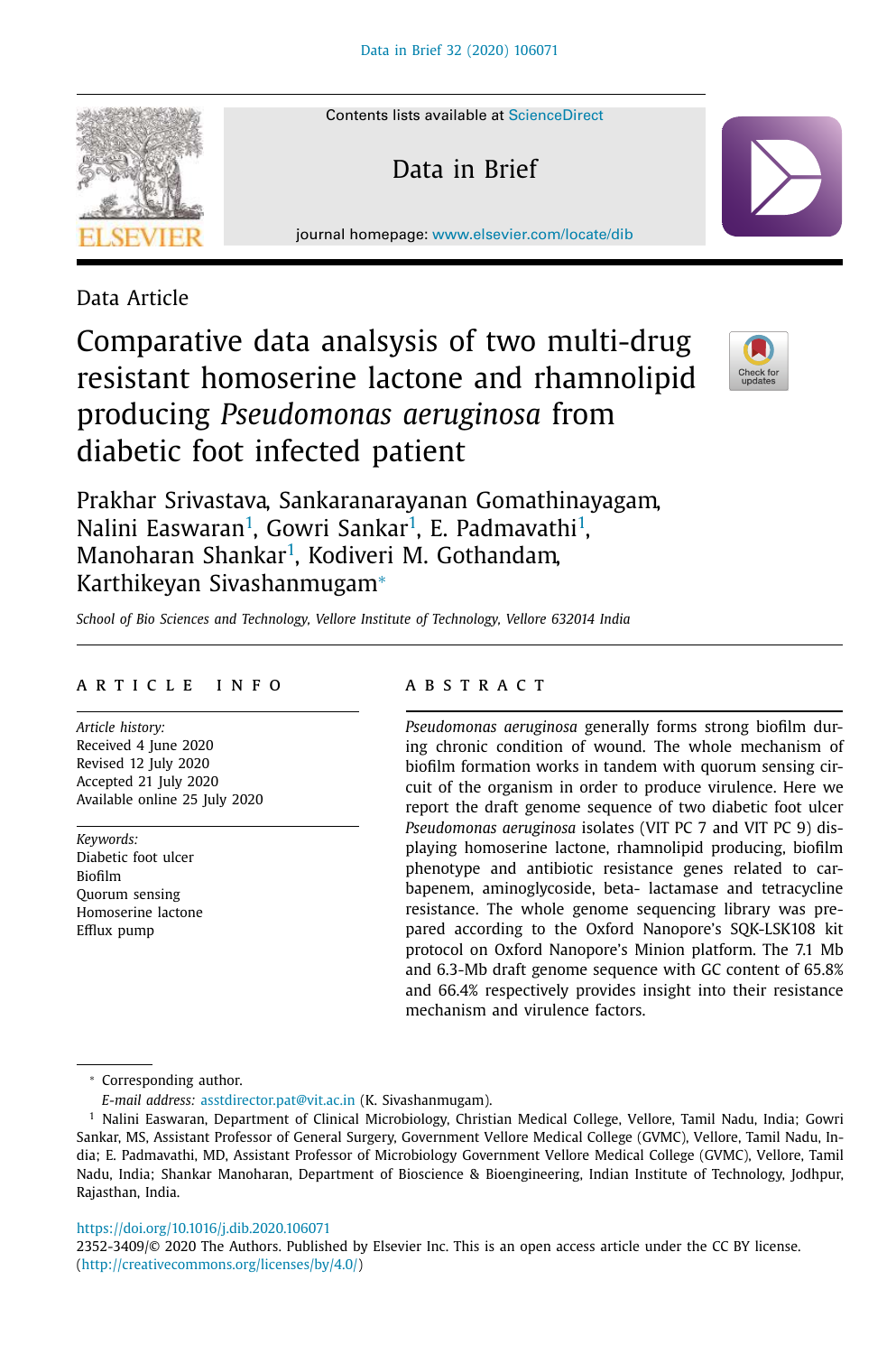© 2020 The Authors. Published by Elsevier Inc. This is an open access article under the CC BY license. (http://creativecommons.org/licenses/by/4.0/)

# **Specifications Table**

| Subject                           | Microbiology                                                                                                                                                                                                                                                                                                                                                                              |  |  |  |  |
|-----------------------------------|-------------------------------------------------------------------------------------------------------------------------------------------------------------------------------------------------------------------------------------------------------------------------------------------------------------------------------------------------------------------------------------------|--|--|--|--|
| Specific subject area             | Immunology and Microbiology                                                                                                                                                                                                                                                                                                                                                               |  |  |  |  |
| Type of data                      | Whole genome sequence with gene annotation and comparative genomic of multi-drug<br>resistant Pseudomonas aeruginosa strain VIT PC 7 and VIT PC 9.                                                                                                                                                                                                                                        |  |  |  |  |
| How data were<br>acquired         | The whole genome sequencing library was prepared according to the Oxford Nano pore's<br>SOK-LSK108 kit protocol on Oxford Nano pore's Minion platform. Base calling was done<br>using guppy base caller v1.6.0, and assembly was performed de novo using Flye<br>assembler version 2.6.                                                                                                   |  |  |  |  |
| Data format                       | Raw analysed                                                                                                                                                                                                                                                                                                                                                                              |  |  |  |  |
| Parameters for data<br>collection | VIT PC 7 and VIT PC 9 isolates of Pseudomonas aeruginosa from diabetic foot ulcer patient's<br>sample, were characterized for their biochemical, 16sRNA sequencing, antibiotic<br>susceptibility (disk diffusion assay), biofilm assay and whole genome sequencing for<br>collecting data.                                                                                                |  |  |  |  |
| Description of data<br>collection | Sequencing library of Pseudomonas aeruginosa VIT PC 7 and VIT PC 9 was prepared and<br>assembled using guppy base caller v1.6.0 and Flye assembler version 2.6. For these<br>sequences, NCBI Prokaryotic Genome Annotation Pipeline version 4.2, Rapid Annotations<br>using Subsystems Technology (RAST) server, ResFinder and anti-SMASH analysis tool<br>were used for data collection. |  |  |  |  |
| Data source location              | Institution: Vellore Institute of Technology, Vellore and Government Vellore Medical<br>College (GVMC), Vellore                                                                                                                                                                                                                                                                           |  |  |  |  |
|                                   | City/Town/Region: Vellore, Tamil Nadu                                                                                                                                                                                                                                                                                                                                                     |  |  |  |  |
|                                   | Country: India                                                                                                                                                                                                                                                                                                                                                                            |  |  |  |  |
| Data accessibility                | Repository name: NCBI (National centre for Biotechnology Information) GenBank<br>Nucleotide database associated with Bio project number.                                                                                                                                                                                                                                                  |  |  |  |  |
|                                   | Data identification number: accession numbers JAAGOT000000000.1 and CP048791.1 for P.<br>aeruginosa VIT PC 7 and VIT PC 9, respectively, raw sequence reads have been deposited<br>under accession numbers SAMN14054257 and SAMN14054838 for P. aeruginosa VIT PC 7<br>and VIT PC 9, respectively, Bio Project accession number: PRJNA605314 and<br>PRINA605318, respectively.            |  |  |  |  |
|                                   | Direct URL to assembled data:                                                                                                                                                                                                                                                                                                                                                             |  |  |  |  |
|                                   | For VIT PC 7                                                                                                                                                                                                                                                                                                                                                                              |  |  |  |  |
|                                   | https://www.ncbi.nlm.nih.gov/nuccore/JAAGOT00000000.1                                                                                                                                                                                                                                                                                                                                     |  |  |  |  |
|                                   | https://www.ncbi.nlm.nih.gov/bioproject/PRJNA605314                                                                                                                                                                                                                                                                                                                                       |  |  |  |  |
|                                   | https://www.ncbi.nlm.nih.gov/biosample/SAMN14054257                                                                                                                                                                                                                                                                                                                                       |  |  |  |  |
|                                   | For VIT PC 9                                                                                                                                                                                                                                                                                                                                                                              |  |  |  |  |
|                                   | https://www.ncbi.nlm.nih.gov/nuccore/CP048791.1/                                                                                                                                                                                                                                                                                                                                          |  |  |  |  |
|                                   | https://www.ncbi.nlm.nih.gov/bioproject/?term=PRJNA605318                                                                                                                                                                                                                                                                                                                                 |  |  |  |  |
|                                   | https://www.ncbi.nlm.nih.gov/biosample/?term=SAMN14054838                                                                                                                                                                                                                                                                                                                                 |  |  |  |  |
|                                   | Direct URL to raw data:                                                                                                                                                                                                                                                                                                                                                                   |  |  |  |  |
|                                   | https://www.ncbi.nlm.nih.gov/sra/?term=PRJNA605314                                                                                                                                                                                                                                                                                                                                        |  |  |  |  |
|                                   | https://www.ncbi.nlm.nih.gov/sra/?term=PRJNA605318                                                                                                                                                                                                                                                                                                                                        |  |  |  |  |

# **Value of the Data**

- The genome sequence represents a valuable resource for studies on the antibiotic resistance, pathogenicity analysis and expression of homoserine lactone from multiple drug resistant strain to enhance the understanding of *Pseudomonas aeruginosa* isolated from diabetic foot region.
- The data will give insight onto the resistance mechanism and genetic map of the isolate which will benefit patients, researchers and clinicians.
- This genome data might provide efficient information regarding the genetic makeup of organism and will pave way to design more specific drugs and therapeutic tools.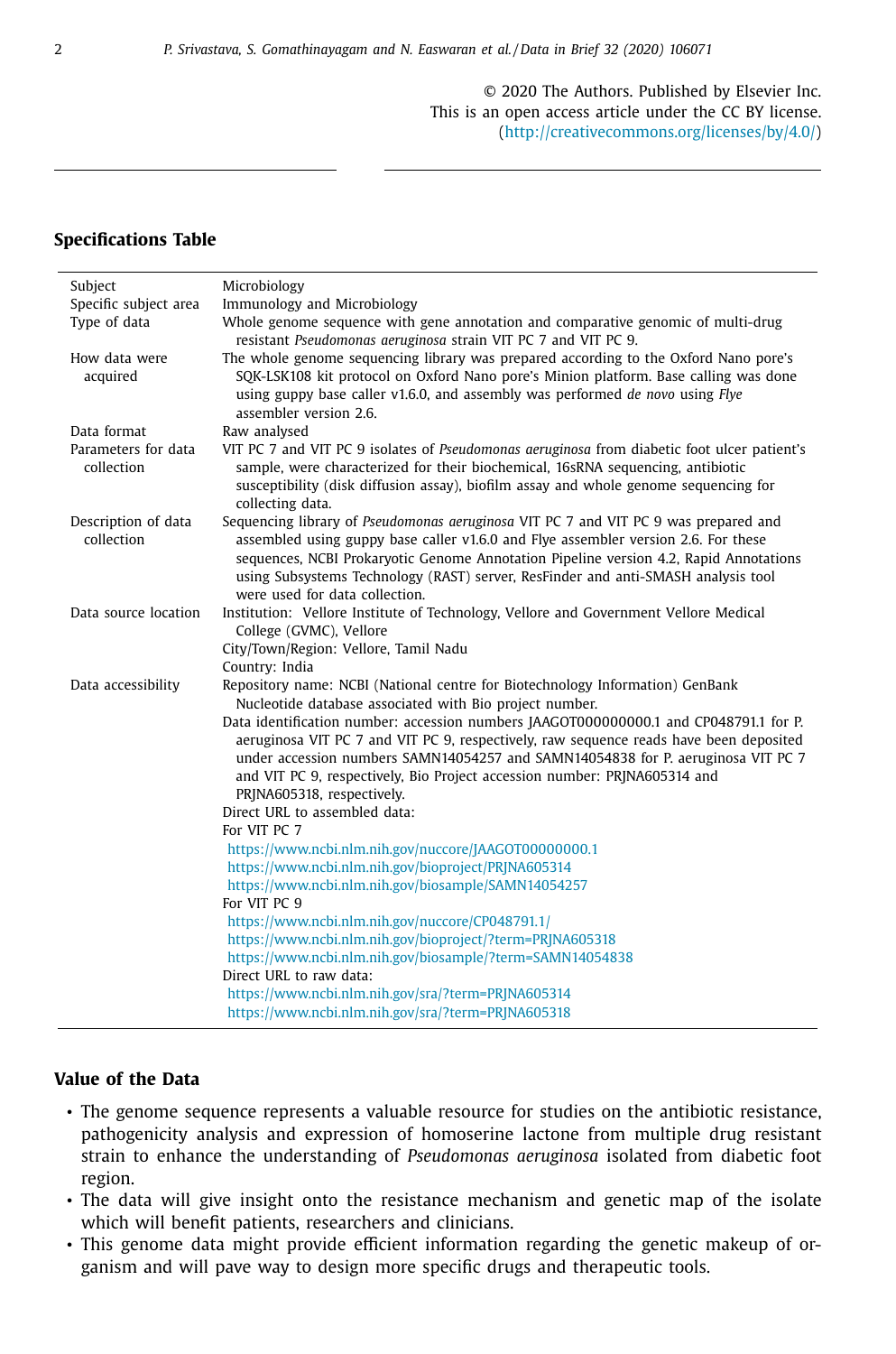- Bacterial whole genome sequence (WGS) is a very productive and beneficial way in order to deduce the various complex mechanism of an isolate and also it helps in understanding the complex nature of microbes even if it is polymicrobial or monomicrobial infection.
- The presence of genes and other metabolic blocks shows the entire network of the proteins and genes, WGS can be used in identifying the potent therapeutic targets in order to generate efficient medicines related to genetic makeup of the organism.

## **1. Data Description**

*Pseudomonas aeruginosa* is generally an opportunistic pathogen [1], which have an active role in increasing the chronicity of the wound [2], *Pseudomonas aeruginosa* infection has been found in various level of skin infections [3], starting from subcutaneous to the deeper part of the wound [4], Polymicrobial infection during foot ulcers are prominent with *pseudomonas aeruginosa* infection [5], as *Pseudomonas aeruginosa* have efficient tendency to form strong biofilm [6], biofilm formation and quorum sensing works in tandem in *Pseudomonas aeruginosa* complex genome structure [7] were observed using ResFinder (https://cge.cbs.dtu.dk/services/ResFinder/) **(as supplementary file 1 and 2.**), detected 4 genes coding for sulphonamide resistance [ sul1] for VIT PC 7, 3 genes coding for aminoglycoside resistance[ aph(3'')-Ib, aph(3'')-Ib, aph(3')-VI, aph(6)-Id] for VIT PC 7 and aph(3')-Ilb for VIT PC 9, two genes coding for Beta-lactam resistance [bla<sub>OXA</sub>-488, bla<sub>PAO</sub>] for VIT PC 7 and bla <sub>OXA-396</sub>, bla <sub>OXA-494</sub> and bla<sub>PAO</sub> for VIT PC 9, quinolone resistance [crpP, qnrVC1] only found in VIT PC 7 and one gene coding fosfomycin resistance [fosA] in VIT PC 7 and VIT PC 9 respectively. Phenicol resistance [catB7] was found in both the isolates, Tetracycline resistance  $[tet(G)]$  was found only in VIT PC 7. Automated bioinformatics analysis tool (https://antismash.secondarymetabolites.org/#!/start) (**as supplementary file 3a,3b,4a and 4b.**) predicted 10 (VIT PC 7) and 11 (VIT PC 9) biosynthetic gene clusters coding for secondary metabolites, clusters for hserlactone (homoserine lactone), bacteriocin, phenazine, beta lactone, pyocyanin, pyochelin, pyrrolizixenamide and thanamycin presence in both the isolates, apart from these clusters pyoverdine was only present in VIT PC 9. The remaining clusters were predicted to encode N acetyl glutaminyl glutamine amide (NAGGN), Non-ribosomal peptide synthetase cluster (NRPS) and L-2-amino-4-methoxy-trans-3-butenoic acid compounds. Rapid Annotations Subsystems Technology [8] (https://rast.nmpdr.org/rast.cgi) identified genes associated with resistance to antibiotics and toxic compounds, including Mex AB, MexC and MexD efflux pump, copper homeostasis, cobalt-zinc-cadmium resistance, copper homeostasis: copper tolerance, fosfomycin resistance, beta-lactamase, efflux pump resistance, chromium compound resistance and resistance to fluoroquinolones, RAST analysis also showed the presence of C4-HSL and 3-oxo-C12-HSL (Las R and Rhl R transcriptional activator) respectively ( **as supplement 5 and 6**). Biofilm analysis for VIT PC 7 and VIT PC 9 was also performed using crystal violet assay and was quantified against negative and positive control (*Pseudomonas aeruginosa* PAO1) **(Fig 1 A-B).**

#### **2. Experimental Design, Materials, and Methods**

#### *2.1. Collection of pseudomonas aeruginosa isolates*

*Pseudomonas aeruginosa* strains were isolated from the pus region of the adult patients suffering from a chronic condition of diabetic foot ulcer at Government Vellore Medical College (GVMC), Vellore, Tamil Nadu. The procedure to collect and process the samples were approved by the Institutional Ethical Committee of GVMC. These pus samples were collected in swab tube and were given to department of microbiology (GVMC), for isolation of bacteria. Bacteria from the pus samples were grown on King's Medium B Base agar at 37 °C and identified as *Pseudomonas aeruginosa*; further, these isolates were confirmed as *Pseudomonas aeruginosa* by us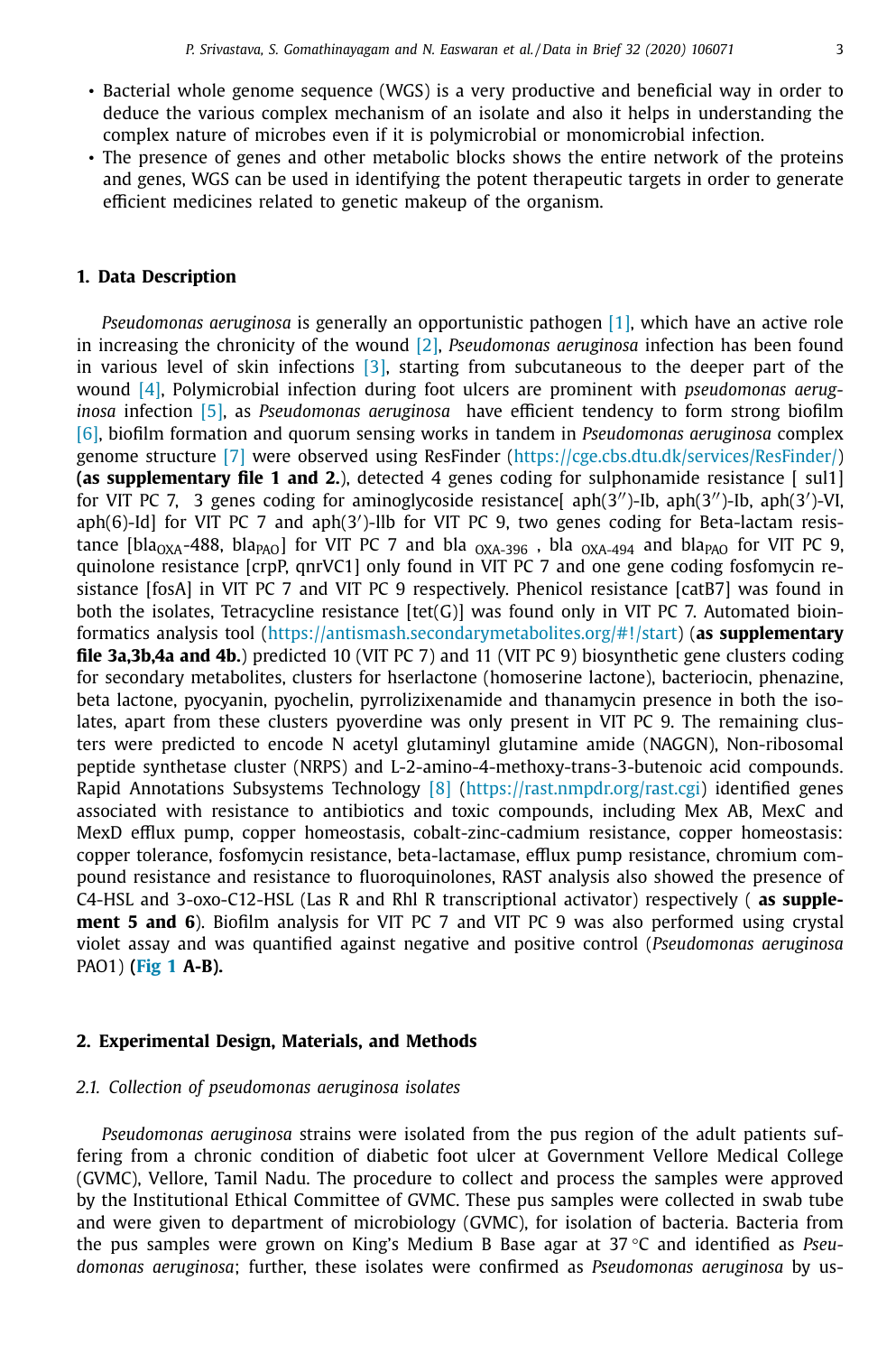4 *P. Srivastava, S. Gomathinayagam and N. Easwaran et al. /Data in Brief 32 (2020) 106071*



**Fig 1.** A-B. Crystal violet assay and quantification analysis of biofilm formation by *Pseudomonas aeruginosa* VIT PC 7, VIT PC 9, *Pseudomonas aeruginosa* PAO1(positive control) and negative control (only media).

#### **Table 1**

disk diffusion method using CLSI guidelines (PIP/TAZ-Piperacillin Tazobactam, CEF-Ceftazidime, MER-Meropenem, GEN-Gentamicin, CIP-Ciprofloxacin) (R-resistant; S- susceptible; I- Intermediate), Zone diameter interpretive criteria in mm according to CLSI guidelines (PIP/TAZ- ≥21 (S), 15–20 (I), ≤14 (R) ; CEF- ≥18 (S), 15–17 (I), ≤14 (R) ; MER- ≥19 (S), 16–18 (I), ≤15 (R) ; GEN- ≥15 (S), 13–14 (I), ≤12 (R) ; CIP- ≥21 (S), 16–20 (I), ≤15 (R)).

| Isolates    | PIP/TAZ                | CEF                 | <b>MER</b>            | GEN             | <b>CIP</b>             |
|-------------|------------------------|---------------------|-----------------------|-----------------|------------------------|
| VIT PC CL-7 | $12 \text{ mm}$ $(R)$  | $17 \text{ mm}$ (I) | $12 \text{ mm}$ $(R)$ | $<$ 12 mm $(R)$ | $8 \text{ mm}$ (R)     |
| VIT PC CL-9 | $14 \,\mathrm{mm}$ (R) | $<$ 13 mm $(R)$     | $<$ 12 mm $(R)$       | $<$ 12 mm $(R)$ | $18 \,\mathrm{mm}$ (I) |

ing 16sRNA sequencing, Isolates were then subjected to disk diffusion antibiotic sensitivity testing [9], five different classes of antibiotics (Piperacillin/Tazobactam, Gentamicin, ciprofloxacin, Ceftazidime and Meropenem), concentration 0f 100/10 μg for piperacillin/tazobactam, 30 μg for ceftazidime, 10 μg for meropenem, 10 μg for gentamicin and 5 μg for ciprofloxacin were used and the strains were found to be resistant against the isolate putting it in the criteria of drugresistance (**Table 1**.).

## *2.2. DNA extraction and quality control*

The *Pseudomonas aeruginosa* isolates (VIT PC 7 and VIT PC 9) were cultured for 16 hrs at 30°C in cation adjusted Muller Hinton Broth (CAMHB) (Himedia Laboratories). The genomic DNA was extracted using Qiagen's Bacterial All Prep $\mathbb{R}$  DNA/RNA Protein isolation kit and the purity of the isolated DNA was estimated using Qubit 4.0 Fluor meter with 1x dsDNA HS assay kit.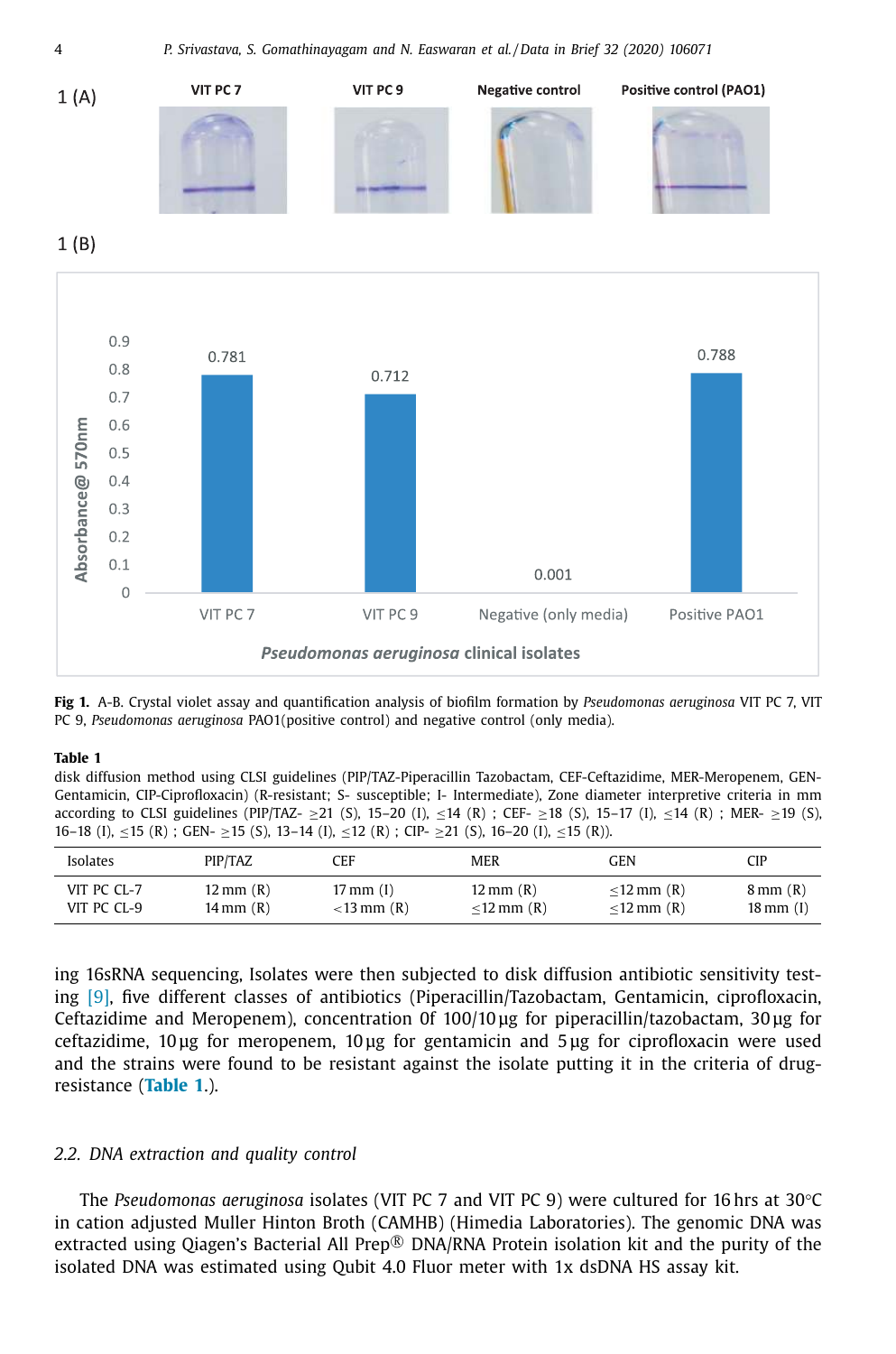## *2.3. Library preparation and sequencing*

Sequencing library was prepared according to the Oxford Nano pore's SQK-LSK108 kit protocol, and was loaded onto a flow cell (R9.4 chemistry) and ran for 12 hours on Oxford Nano pore's Minion platform. Base calling was done using Guppy base caller v1.6.0, and assembly was performed *de novo* using *Flye* assembler version 2.6 [10]. It yielded a draft genome for strain VIT PC7 with a genome size of 7116,506 bp in 6 contigs and strain VIT PC9 has a genome size of 6367,369 bp, with GC content of 65.8% and 66.4% respectively. The sequences were annotated using NCBI Prokaryotic Genome Annotation Pipeline version 4.2 and analyzed by the Rapid Annotations using Subsystems Technology (RAST) server. The annotation process detected a total of 6818 and 5916 genes, respectively, of which 4556 and 3900 are coding sequences (CDSs). These Coding sequences are sorted into 391 and 385 subsystems respectively. Out of the above mentioned CDSs 2182 and 1937 are pseudogenes (which is likely due to the intrinsic errors in the adapted sequencing technology), and 80 RNAs respectively, including 64 tRNA genes 4 rRNA genes, and 4 noncoding RNAs (ncRNAs) respectively.

# **3. Ethics statement**

The Institutional Ethical Committee approval certificate was obtained from Government Vellore Medical Hospital (GVMC), Vellore, Tamil Nadu for collection of pus sample from diabetic foot ulcer patients. The Institutional Ethical committee (IEC) meeting was held on 06–10– 2016 at conference hall, (GVMC), Vellore. The members of the committee, secretary, convenor and the president approved the proposed work entitled "In vitro and In vivo studies of inhibitory effect of *Bacillus* derived N-acyl Homoserine Lactonase degrading enzyme (Aiia) on *Pseudomonas aeruginosa* in Diabetic Foot Ulcer".

## **Declaration of Competing Interest**

The authors declare that they have no known competing financial interests or personal relationships which have, or could be perceived to have, influenced the work reported in this article.

## **Acknowledgments**

The authors are thankful to Vellore Institute of Technology, Vellore, Tamil Nadu, India, for providing support for this research work. We are also grateful for GVMC, Vellore, India, for providing the clinical isolates. This work was supported by Council of Scientific & Industrial Research (CSIR) New Delhi, to Prakhar Srivastava in the form of a Senior Research Fellowship (SRF).

## **Funding**

Financial assistance rendered to Mr. Prakhar Srivastava in the form of a Senior Research Fellowship (SRF) by the Council of Scientific and Industrial Research (CSIR), New Delhi (File No-09/844(0048)/2018) is greatly acknowledged.

## **Supplementary materials**

Supplementary material associated with this article can be found, in the online version, at doi:10.1016/j.dib.2020.106071.